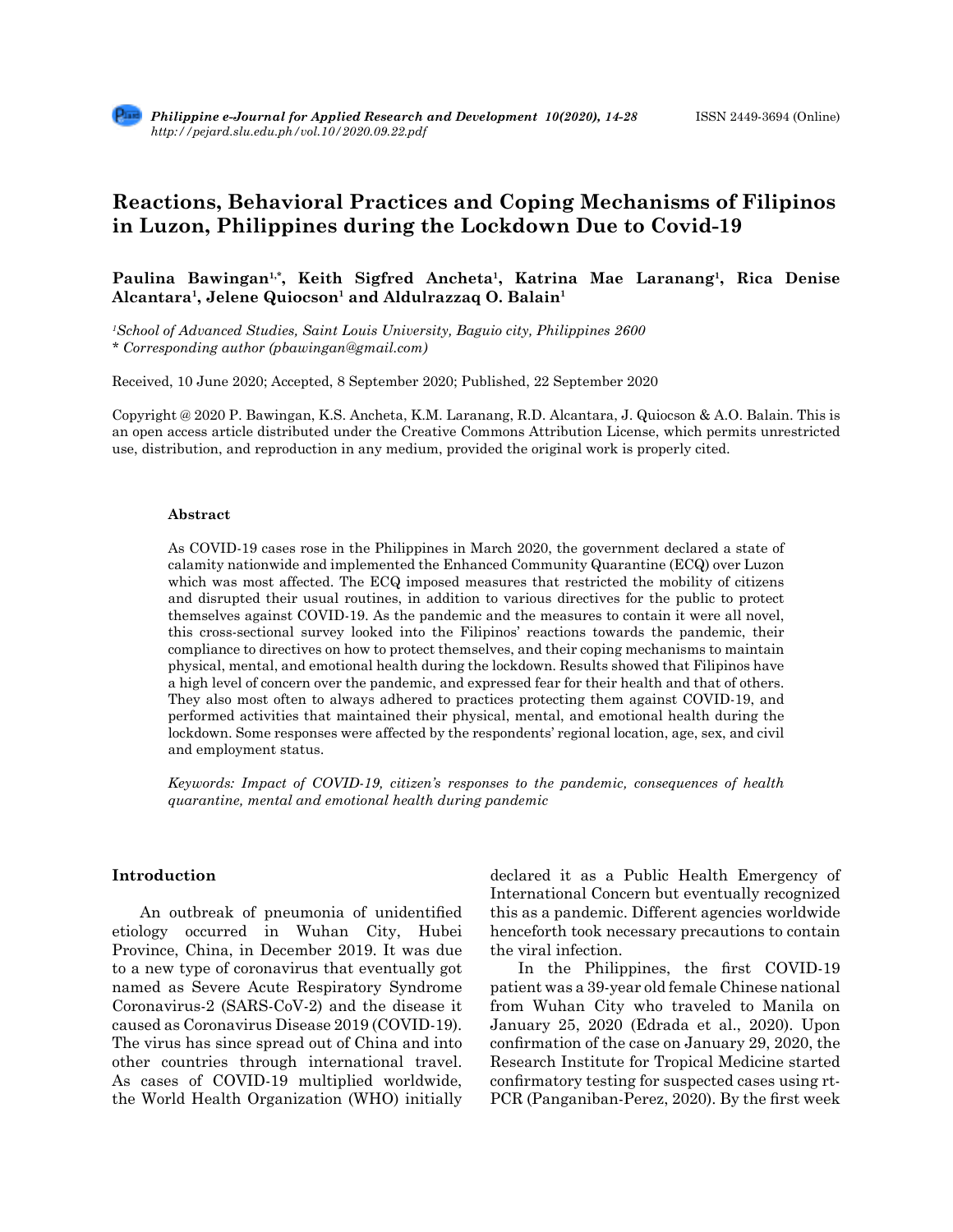of March, reports on the virus spreading in the country started to pour in, all considered potential cases of local transmission (CNN Philippines, 2020; Punzalan, 2020). Several of the COVID-19 cases were individuals who had travel history within the Philippines, linking imported cases to the Philippines (Malasig, 2020).

When the number of cases within the country rose to six individuals, the Department of Health recommended to the Office of the President the declaration of a public health emergency, Code Red Sub-Level 1, based on Republic Act No. 11332 (Cordero, 2020). Considering the outbreak of COVID-19 as an emergency that threatens national security, the President issued Proclamation No. 922 on March 8, 2020, declaring a nationwide state of public health emergency and enjoining all government agencies, local government units and the general public to cooperate in addressing the threat (Office of the President, 2020 March 8). The government likewise mobilized the Inter-Agency Task Force for the Management of Emerging Infectious Diseases to lead the country's efforts in managing the pandemic.

Following the sharp increase in the number of COVID-19 cases throughout the country, the President issued Proclamation No. 929 on March 16, 2020, which declared a state of calamity nationwide for the duration of six months. The proclamation also enforced immediately an Enhanced Community Quarantine (ECQ) throughout the island of Luzon that included the National Capital Region where the most number of cases were located (Office of the President of the Philippines, 2020 March 16a). Following the directives of the proclamation, the Executive Secretary released on the same date a memorandum spelling out the ECQ guidelines for the management of the coronavirus contagion (Office of the President of the Philippines, 2020 March 16b). The memorandum imposed home quarantine; suspended classes and mass public transport facilities; prohibited mass gatherings; and restricted land, sea, and air travel. Work from home arrangement was advised for public offices and private institutions, and only private establishments providing necessities and activities related to food and medicine were allowed to operate. The ECQ, together with its restrictions, was initially set until midnight of April 13, but was extended until April 30 then to May 15 in some locations. By then, areas that were classified as moderate-risk were put into a Modified Enhanced Community Quarantine, while low-risk areas were put under Modified General Community Quarantine (Aurelio, 2020, May 13; Kyodo News, 2020; Lopez, 2020; Ranada, 2020). Nonetheless, the restrictions imposed under ECQ conditions were similarly implemented. In addition, the Department of Health also released several directives following WHO guidelines on how citizens can protect themselves against COVID-19 (WHO, 2020 April 29). The recommendations included consistent washing or sanitizing of hands, wearing surgical masks, social distancing, and even self-isolation.

The pandemic and the various measures to contain it are a novel experience not just in the Philippines but globally. Understandably, these have sparked massive research into the virus' biology, pathogenesis, and disease. However, it is also important to look into how people are affected and are reacting to the pandemic and the measures meant to address it. Thus, this study was conducted to determine the behavior and responses of Filipino citizens towards the pandemic, their compliance to directives of the government and health agencies on how they can protect themselves against COVID-19, and their coping mechanisms to maintain physical, mental, and emotional health during the lockdown. The results could be of help to the Department of Health and other government and non-government agencies in their continuing efforts to assist the public in coping up with the impacts of the pandemic.

## **Materials And Methods**

#### *Research Design and Data Collection*

The study employed a cross-sectional survey that was conducted among local residents of Luzon, Philippines, three weeks into the implementation of the lockdown imposed in the island. Data collection was done from April 5 to May 4, 2020. Due to the lockdown, the survey instrument was served and answered online. Recruitment of participants was likewise done online using Facebook and Instagram.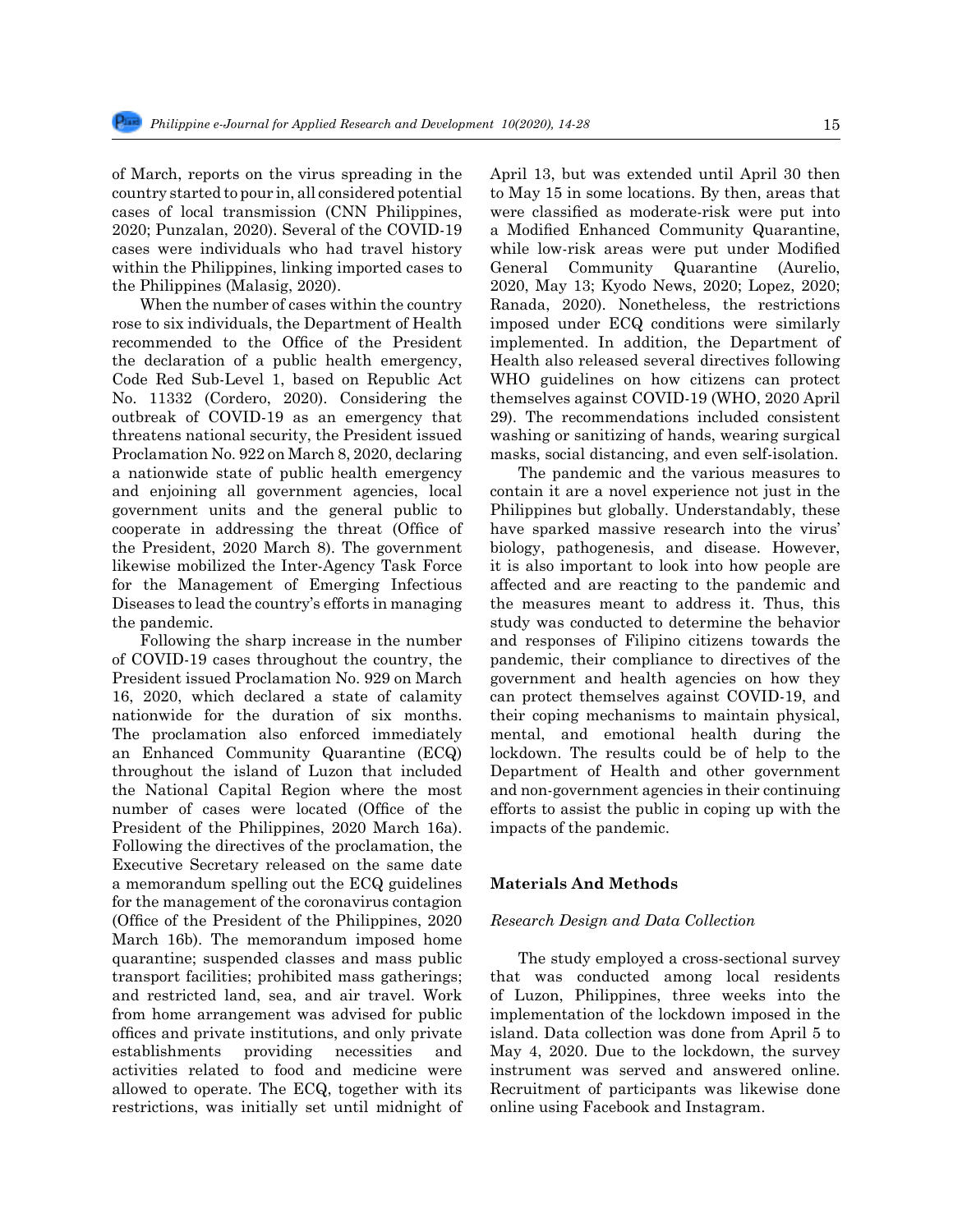# *Research Tool*

The questionnaire was crafted after a review of relevant literature (Brooks et al., 2020; CDCP, 2020 April 30; Chan et al., 2015; Galea et al. 2020; Jester et al., 2018; Smith & Robinson, 2020, April; WHO, 2020 March 7). Three medical doctors evaluated the structured questionnaire. After comments and suggestions from validators were integrated, the tool was pre-tested to 28 individuals. The results were analyzed for reliability using Cronbach's Alpha with a result of  $\alpha$ =0.89, indicating that the tool has a good level of internal consistency. The final questionnaire was formatted in Google Forms and then shared through social networking sites.

The questionnaire has two parts, but this paper presents only the first part of the survey. Information obtained includes the respondents' personal data, level of concern and reactions towards COVID 19, individual practices to protect themselves against COVID-19, and activities they undertook to maintain their physical, mental, and emotional health during the lockdown.

Demographic data obtained from the respondents covered their administrative region, sex, age, civil status, and employment status. For the respondents' level of concern, they were to choose from a 5-point Likert scale (1=not concerned to 5=very concerned). From an open-ended list of possible reactions towards COVID-19, the respondents chose how frequently they experienced these using a 5-point Likert scale (1-not at all to 5-always). On the practices to protect themselves against COVID-19 as well as to maintain their health physically, mentally, and emotionally during the lockdown, the respondents rated an open-ended list of activities and practices using a 5-point Likert scale (1=never practiced, 2=sometimes, 3=often, 4=most often, and 5=always practiced).

## *Data Analysis*

Descriptive statistics was used to analyze the respondents' demographic data (frequency and percentages). The responses were tested for normality using Kolmogorov–Smirnov (KS) and Shapiro-Wilk (SW) tests. The data were not normal based on the two tests  $(p<0.05)$ . The median was the measure of central tendency, and the interquartile range (IQR) for statistical dispersion. The responses were analyzed according to the respondents' demographic data. Levene's test was used to analyze homogeneity of variances across the groups. The result  $(p<0.05)$ supports the use of non-parametric Kruskal-Wallis test to determine significant differences of the responses as affected by region, age, civil status, and employment status. Mann-Whitney test was used for data as affected by sex. Confidence level was set at 95%, and significance level at 0.05. SPSS v.20 was used in the analyses.

#### *Ethical considerations*

All participants were asked to answer an informed consent form to signify their voluntary participation in the survey and to declare that they are 18 years of age or higher. As the data gathering procedure was online, the researchers ensured that the participants' responses would not be traceable back to them. The respondents' email or IP addresses were not also collected.

## **Results**

#### *Demographic Data*

Three hundred and seven (307) individuals were recruited to participate in the online survey. Majority of the respondents were from the Cordillera Administrative Region (35.50%) and Central Luzon (37.79%), females (64.17%), young adults (18-35 years old, 76.55%), single (72.3%), and employed (54.39%). For details, see Tables 1 and 2.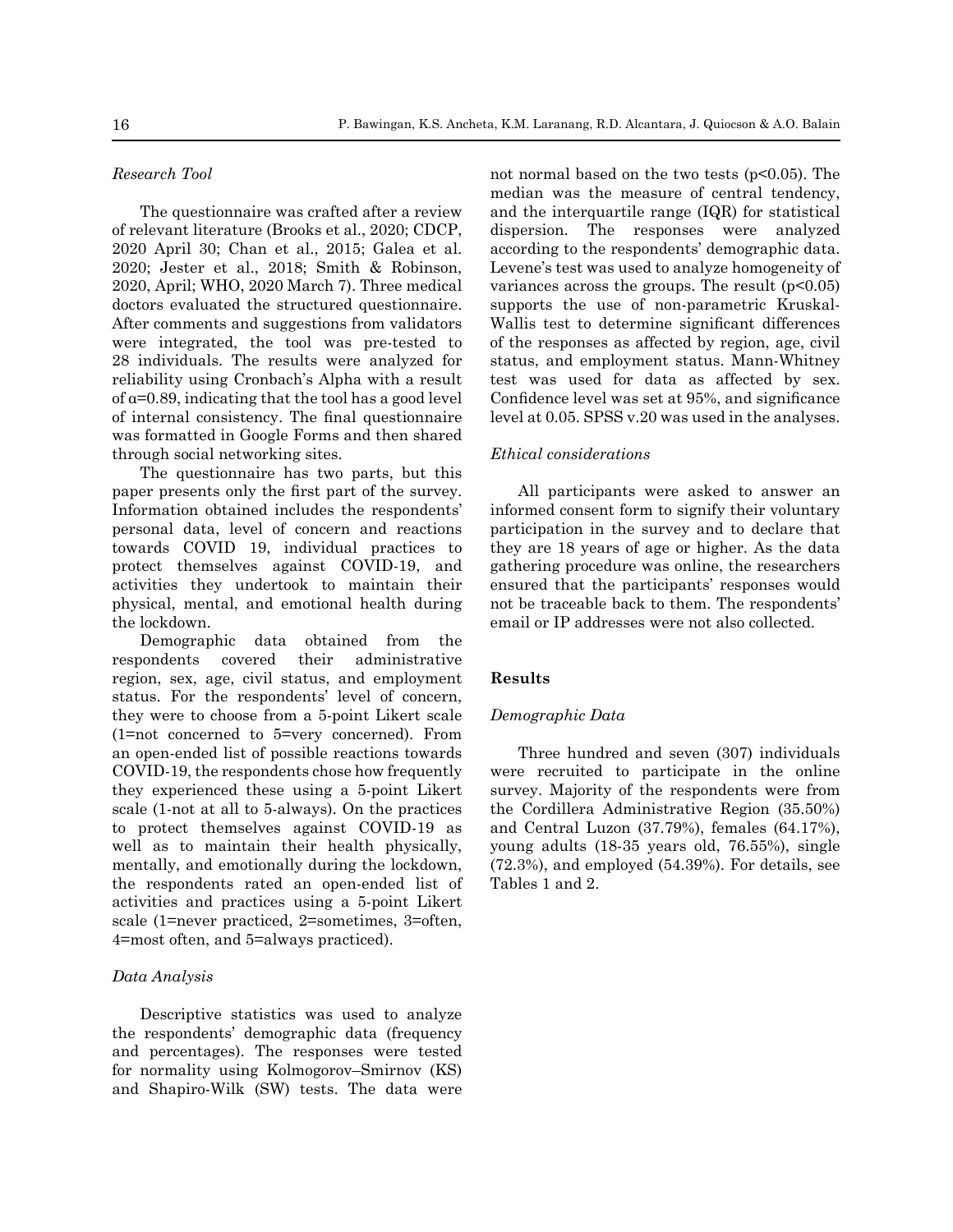| Region*     | Sex |       |     |       |     |        | Age   |       |       |       |          |      |  |
|-------------|-----|-------|-----|-------|-----|--------|-------|-------|-------|-------|----------|------|--|
|             | М   | $\%$  | F   | $\%$  | Tot | $\%$   | 18-35 | $\%$  | 36-55 | $\%$  | > 55     | $\%$ |  |
| CAR         | 39  | 12.7  | 70  | 22.80 | 109 | 35.50  | 89    | 28.99 | 16    | 5.21  | 4        | 1.30 |  |
| RI          | 11  | 3.583 | 17  | 5.54  | 28  | 9.12   | 23    | 7.49  | 5     | 1.63  | $\Omega$ | 0.00 |  |
| <b>RII</b>  | 5   | 1.629 | 10  | 3.26  | 15  | 4.89   | 7     | 2.28  | 8     | 2.61  | 0        | 0.00 |  |
| <b>RIII</b> | 39  | 12.7  | 77  | 25.08 | 116 | 37.79  | 92    | 29.97 | 21    | 6.84  | 3        | 0.98 |  |
| RIVa        | 10  | 3.257 | 9   | 2.93  | 19  | 6.19   | 13    | 4.23  | 6     | 1.95  | $\Omega$ | 0.00 |  |
| <b>NCR</b>  | 6   | 1.954 | 14  | 4.56  | 20  | 6.51   | 11    | 3.58  | 9     | 2.93  | $\Omega$ | 0.00 |  |
| Total       | 110 | 35.83 | 197 | 64.17 | 307 | 100.00 | 235   | 76.55 | 65    | 21.17 | 7        | 2.28 |  |

**Table 1.** Distribution of Respondents according to Region, Age and Sex

\*CAR- Cordillera Administrative Region; includes the provinces of Abra, Apayao, Benguet, Ifugao, Kalinga, Mt. Province, and the City of Baguio. Respondents came from Baguio City, Abra, Benguet, Mt. Province, and Kalinga.

RI- Region 1, Ilocos Region; includes the provinces of Ilocos Sur, Ilocos Norte, La Union, and Pangasinan. Respondents were from Ilocos Sur, Ilocos Norte, and Pangasinan

- RII Region 2, Cagayan Valley Region; includes the provinces of Batanes, Cagayan, Isabela, Nueva Vizcaya, and Quirino. Respondents were from the provinces of Isabela, Nueva Vizcaya, and Quirino.
- RIII Region 3, Central Luzon Region; includes the provinces of Aurora, Bataan, Bulacan, Nueva Ecija, Pampanga, Tarlac and Zambales. Respondents were from Bulacan, Nueva Ecija, Pampanga, Tarlac, and Zambales.
- RIVa Region 4a, Calabarzon Region; includes the provinces of Batangas, Laguna, Quezon, Cavite, and Rizal. Respondents were from Batangas, Cavite, Laguna, Quezon, and Rizal.
- NCR National Capital Region; Metro Manila

| Civil Status | n   | $\frac{0}{0}$ | <b>Employment Status</b> | n   | $\frac{0}{0}$ |
|--------------|-----|---------------|--------------------------|-----|---------------|
| Single       | 222 | 72.3          | Employed                 | 167 | 54.39         |
| Married      | 77  | 25.1          | Full-time student        | 77  | 25.1          |
| Widowed      | 5   | 1.63          | Retired                  | 3   | 0.98          |
| Separated    | 3   | 0.98          | Unemployed               | 60  | 19.54         |
| Total        | 307 | 100           | Total                    | 307 | 100           |

**Table 2.** Distribution of Respondents according to Civil Status and Employment Status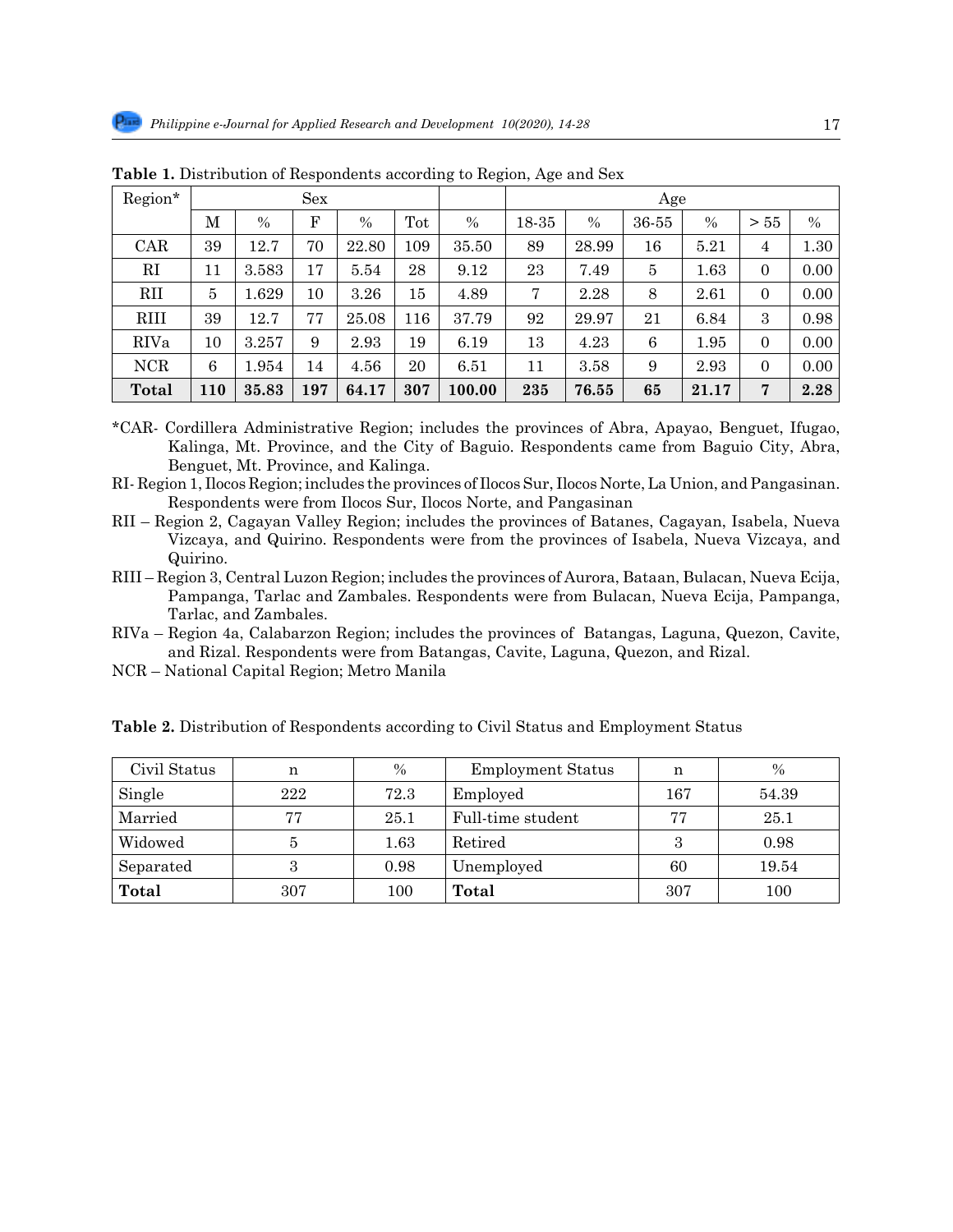*Level of Concern and Reactions towards COV-ID-19*

The respondents' level of concern over the pandemic is shown in Table 3, column Q1. In all categories, according to region, age, sex, civil status, and employment status, the median for the level of concern for the pandemic was 5, which indicated a deep concern over COVID-19. The percentage of respondents in each category (region, age range, sex, civil status, and employment status) shows that majority of the respondents gave a score of 5 for their level of concern. Analysis by Kruskal Wallis showed that the distribution of responses in terms of age is not the same  $(p=0.044)$ , civil status  $(p=0.040)$ , and employment status (*p*=0.002). Pairwise comparison of age-range showed the responses between the young adults (18-34 yo) and middleaged adults (34-55 yo) to vary significantly (*p*=0.022). Pairwise comparison showed a significant difference in the responses between the single and married respondents (*p*=.015) and between full-time students and employed respondents (*p=*0.011). Mann-Whitney test of responses according to sex also rejected the null hypothesis that the distribution of responses between males and females is the same (*p*=0.028).

The apprehensions were manifested in the participants' responses when asked what they felt or experienced about the contagion. Among the reactions, the respondents revealed that they most often (median value is 4) experienced fear and worry about their health and that of others (Q2a). Kruskal-Wallis analysis showed that the responses for this concern varied significantly among the respondents as affected by region  $(p=0.035)$  and sex  $(p=.023)$ . For the other possible reactions, median values in the different categories ranged from 1 to 3. Over-all, the median for the inability to eat (Q2b), worsening of chronic health problems (Q2e), and increased use of alcohol, tobacco, and drugs (Q2f) was 1, which means many respondents never experienced these. They sometimes experienced the inability to sleep and irritability as indicated by the overall median, which was 2. Mann-Whitney test showed that males and females differ in their experience regarding the worsening of chronic health problems (*p*=.001), and the increased use of alcohol, tobacco, and drugs (*p*=.000).

A few respondents added some emotions they have experienced such as anxiety (n=12), fear  $(n=9)$ , isolation  $(n=4)$ , paranoia  $(n=3)$ , depression  $(n=2)$ , stress  $(n=2)$ , overthinking  $(2)$ , and panic attacks (n=1). These negative feelings were brought about by school requirements and problems involving work and financial status (n=9). Other respondents felt inconvenienced with the situation, were unable to focus, often experienced hunger, felt unproductive, and got bored. Some individuals were disappointed with other citizens' behavior and skepticism, and how the government handled the situation. A few respondents expressed their sympathy and gratefulness for those in the frontline. Some appreciated the cooperation of many citizens in their communities.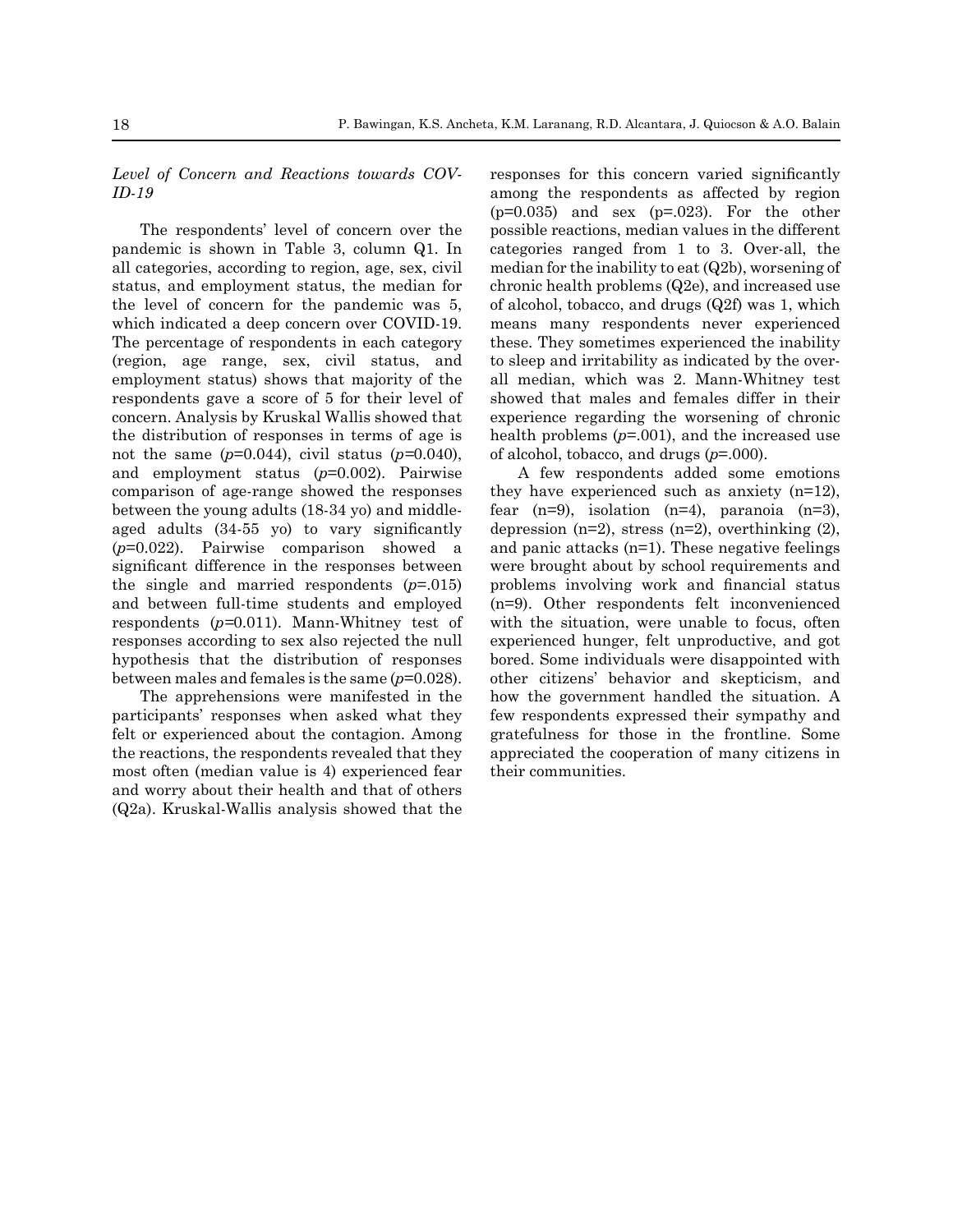| Categories               |                   | $\mathbf n$    | Q1    | $\frac{0}{0}$ | Q <sub>2</sub> a | Q <sub>2</sub> b | Q <sub>2</sub> c | Q2d   | Q <sub>2e</sub> | Q <sub>2f</sub> |
|--------------------------|-------------------|----------------|-------|---------------|------------------|------------------|------------------|-------|-----------------|-----------------|
| Region                   | CAR               | 109            | 5(1)  | 71.6          | 4(2)             | 1(2)             | 2(2)             | 1(1)  | 1(0)            | 2(1)            |
|                          | <b>NCR</b>        | 20             | 5(0)  | 85            | 5(1)             | 2(2)             | 2(2)             | 1(1)  | 1(0)            | 1(1)            |
|                          | Region I          | 28             | 5(0)  | 85.7          | 4(1)             | 2(1)             | 2(2)             | 1(2)  | 1(0)            | 1(1)            |
|                          | Region II         | 15             | 5(0)  | 86.7          | 4(2)             | 1(1)             | 2(2)             | 1(1)  | 1(0)            | 2(2)            |
|                          | Region III        | 116            | 5(0)  | 78.4          | 4(2)             | 2(2)             | 2(2)             | 1(1)  | 1(0)            | 2(2)            |
|                          | Region IVA        | 19             | 5(0)  | 78.9          | 4(2)             | 2(2)             | 2(2)             | 1(2)  | 1(1)            | 2(2)            |
| Over-all                 |                   | 307            | 5(0)  | 77.5          | 4(2)             | 1(1)             | 2(2)             | 1(1)  | 1(0)            | 2(2)            |
|                          | $P$ value         |                | 0.526 |               | 0.035            | 0.301            | 0.537            | 0.669 | 0.300           | 0.417           |
| Age                      | 18-35             | 235            | 5(1)  | 73.6          | 4(2)             | 1(2)             | 2(2)             | 1(1)  | 1(0)            | 2(2)            |
|                          | 36-55             | 65             | 5(0)  | 89.2          | 4(2)             | 2(1)             | 2(2)             | 1(1)  | 1(0)            | 1(1)            |
|                          | 56 and up         | 7              | 5(0)  | 100           | 4(2)             | 2(1)             | 2(1)             | 2(1)  | 1(0)            | 1(2)            |
|                          | $P$ value         |                | 0.044 |               | 0.310            | 0.981            | 0.599            | 0.313 | 0.217           | 0.502           |
| <b>Sex</b>               | Male              | 110            | 5(1)  | 70.9          | 4(2)             | 1(2)             | 2(2)             | 1(2)  | 1(1)            | 1(2)            |
|                          | Female            | 197            | 5(0)  | 81.2          | 4(2)             | 2(1)             | 2(2)             | 1(1)  | 1(0)            | 2(1)            |
|                          | $P$ value         |                | 0.028 |               | 0.023            | 0.752            | 0.206            | 0.001 | 0.000           | 0.515           |
| Civil Status             | Single            | 222            | 5(1)  | 73.4          | 4(2)             | 1(1)             | 2(2)             | 1(1)  | 1(0)            | 2(1)            |
|                          | Married           | 77             | 5(0)  | 87            | 4(2)             | 1(1)             | 2(2)             | 1(1)  | 1(0)            | 1(2)            |
|                          | Widowed           | 5              | 5(0)  | 100           | 4(1)             | 1(2)             | 1(2)             | 1(1)  | 1(0)            | 1(2)            |
|                          | Separated         | 3              | 5(0)  | 100           | 5(2)             | 3(1)             | 3(2)             | 2(2)  | 1(0)            | 3(0)            |
|                          | $P$ value         |                | 0.040 |               | 0.770            | 0.297            | 0.504            | 0.657 | 0.373           | 0.151           |
| <b>Employment Status</b> | Employed          | 167            | 5(0)  | 83.8          | 4(2)             | 2(1)             | 2(2)             | 1(1)  | 1(0)            | 2(1)            |
|                          | Full Time student | 77             | 5(1)  | 63.6          | 4(2)             | 1(1)             | 2(2)             | 1(1)  | 1(0)            | 1(1)            |
|                          | Retired           | $\overline{3}$ | 5(0)  | 100           | 4(2)             | 2(1)             | 3(1)             | 2(0)  | 1(0)            | 2(2)            |
|                          | Unemployed        | 60             | 5(0)  | 76.7          | 4(2)             | 1(2)             | 2(2)             | 1(2)  | 1(0)            | 2(2)            |
|                          | $P$ value         |                | 0.002 |               | 0.841            | 0.575            | 0.499            | 0.394 | 0.332           | 0.215           |

|  | Table 3. Reactions towards COVID-19 according to Region, Age, Sex, Civil and Employment Status |
|--|------------------------------------------------------------------------------------------------|

*\**Q1- How concerned are you about COVID 19?

215 *\**Q1- How concerned are you about COVID 19? Likert scale: 1-not concerned to 5-very concerned

216 Likert scale: 1-not concerned to 5-very concerned Q2- Which of the following have you experienced since you heard of COVID-19?

217 Q2- Which of the following have you experienced since you heard of COVID-19? 2a – Fear and worry about personal health and health of others; 2b – not being able to eat well; 2c – not 218 2a – Fear and worry about personal health and health of others; 2b – not being able to eat well; 2c – not being being able to sleep well; 2d – worsening of chronic health problems; 2e – the increased use of alcohol, being able to sleep well;  $2d -$  worsening of chronic health problems,  $2e -$  the increased use of alcohol, tobacco, or drugs; and  $2f$ , bocoming invitable. Likewi scale: 1 not experienced: 2, semetimes: 2 often: tobacco, or drugs; and, 2f – becoming irritable. Likert scale: 1-not experienced; 2- sometimes; 3-often;<br>4-most often; 5-always experienced 4-most often; 5-always experienced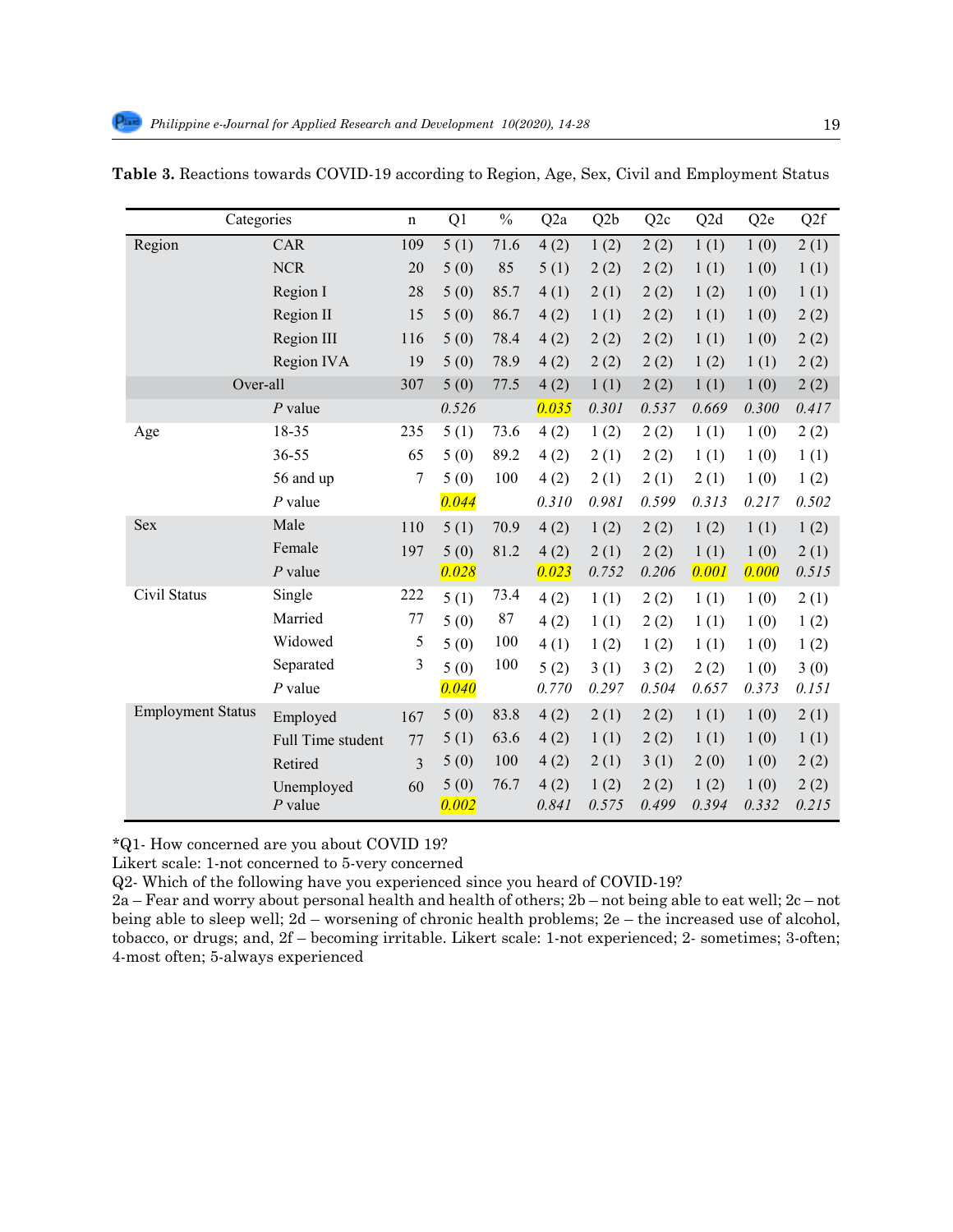#### *Personal Protective Practices against COVID 19*

Considering their deep concern over the pandemic, the respondents showed that they generally abided by the health directives set forth by the Department of Health (Table 4). One of these practices is hand washing (Q3a). The over-all median for this practice was 5 (always practiced). There was no significant difference in the participants' responses as affected by region, age, and civil status. However, there was a significant difference in the distribution of responses as affected by sex (*p=*.018) and employment status (*p=*.019), where pairwise comparison showed the distribution of scores to vary significantly between the employed and unemployed respondents (*p*=.044).

Hand-rubbing with alcohol (Q3b) is another practice if soap and water are not available. The overall median score for this practice was 4 (most often). There was no significant difference in the responses as affected by age and civil status. However, there was a significant difference in the responses as affected by region  $(p=0.046)$ , employment status (*p=*.019), and sex (*p=*.016).

A pairwise comparison shows the difference between respondents from Regions CAR and NCR ( $p=0.031$ ) and between responses of full-time students and employed respondents (*p=*.042).

One should also avoid touching one's face with unwashed hands (Q3c) because the virus can enter the respiratory tract through the mucous membrane of the nose, oral cavity and lips, and the conjunctiva of the eyes. The overall median for this practice was 4 (most often practiced). The responses varied significantly as affected by region ( $P=0.008$ ), employment status ( $p=0.002$ ), and sex (*p=*.041). Pairwise comparison showed the responses to differ between participants from Region IVA and NCR (*p*=0.40), and between full-time students and employed respondents (*p=*.001).

Maintaining a distance of around 1 m apart was also advised. The overall median score for this practice (Q3d) was 5 (always practiced). Responses did not vary significantly, as affected by region, age, civil status, and employment status, but varied significantly between males and females (*p=*.043).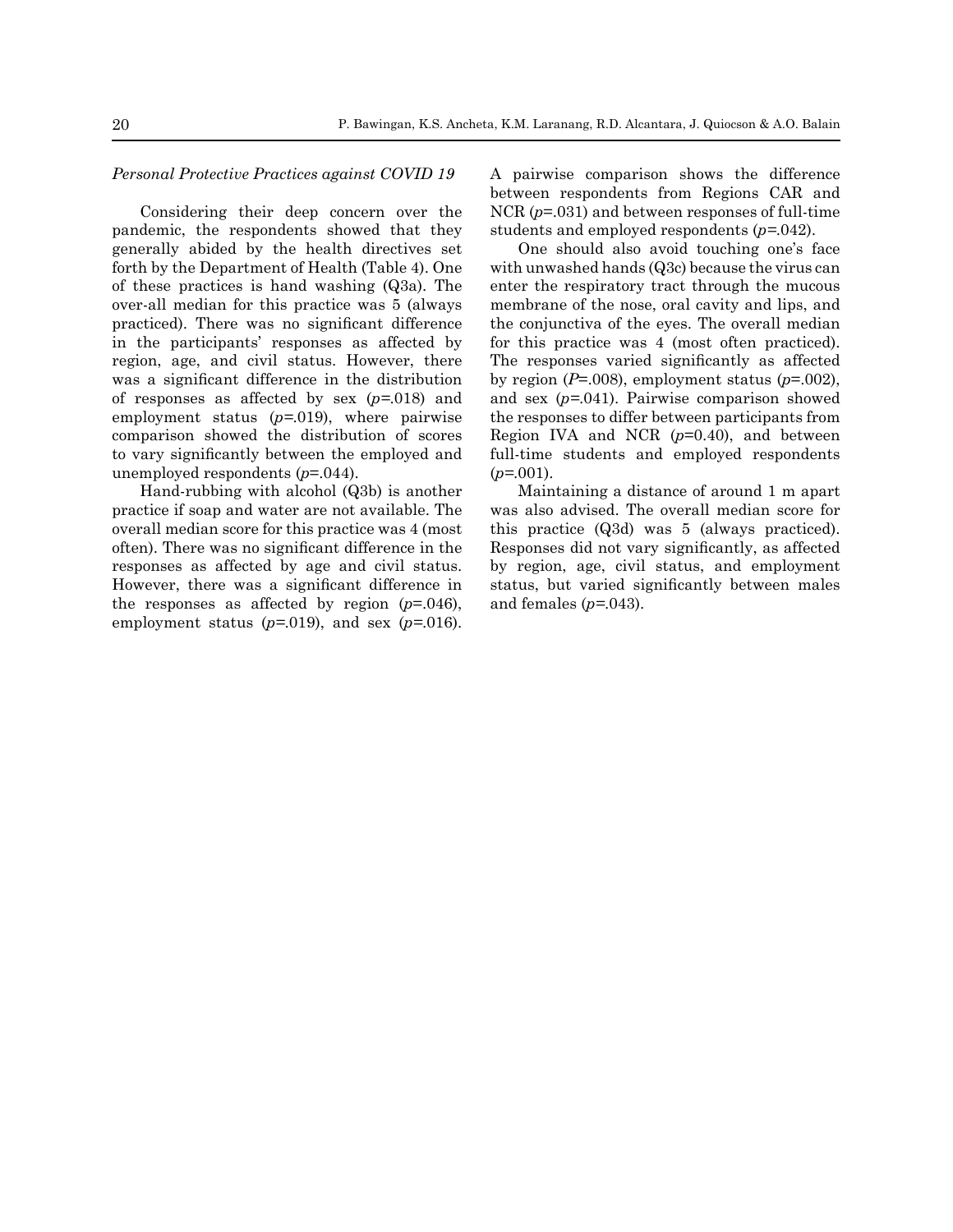| Categories               |                   | n   | Q3a   | Q3b   | Q3c   | Q3d   | Q3e   | Q3f   | Q3g   | Q3h   | Q3i   |
|--------------------------|-------------------|-----|-------|-------|-------|-------|-------|-------|-------|-------|-------|
| Location                 | <b>CAR</b>        | 109 | 5(1)  | 4(2)  | 4(2)  | 5(1)  | 5(1)  | 5(1)  | 5(1)  | 5(1)  | 5(2)  |
|                          | $NCR$             | 20  | 5(0)  | 5(1)  | 5(1)  | 5(1)  | 5(1)  | 5(0)  | 5(0)  | 5(0)  | 5(1)  |
|                          | Region I          | 28  | 5(1)  | 4(2)  | 4(2)  | 5(1)  | 5(1)  | 5(1)  | 5(0)  | 5(1)  | 5(1)  |
|                          | Region II         | 15  | 5(2)  | 4(2)  | 4(1)  | 5(1)  | 5(1)  | 5(0)  | 5(0)  | 5(0)  | 5(1)  |
|                          | Region III        | 116 | 5(1)  | 5(1)  | 4(2)  | 5(1)  | 5(1)  | 5(1)  | 5(1)  | 5(1)  | 5(1)  |
|                          | Region IVA        | 19  | 4(1)  | 4(1)  | 3(1)  | 5(1)  | 5(1)  | 5(0)  | 5(1)  | 5(1)  | 5(1)  |
|                          | Over-all          | 307 | 5(1)  | 4(1)  | 4(2)  | 5(1)  | 5(1)  | 5(1)  | 5(1)  | 5(1)  | 5(1)  |
|                          | p value           |     | 0.096 | 0.045 | 0.008 | 0.372 | 0.327 | 0.186 | 0.124 | 0.544 | 0.567 |
| Age                      | 18-35             | 235 | 5(1)  | 4(1)  | 4(2)  | 5(1)  | 4(1)  | 5(1)  | 5(1)  | 5(1)  | 5(1)  |
|                          | 36-55             | 65  | 5(1)  | 4(1)  | 4(1)  | 5(1)  | 5(1)  | 5(0)  | 5(1)  | 5(1)  | 5(2)  |
|                          | 56 and up         | 7   | 5(1)  | 4(1)  | 4(1)  | 5(2)  | 5(1)  | 5(1)  | 5(1)  | 5(1)  | 4(1)  |
| <i>p</i> value           |                   |     | 0.052 | 0.993 | 0.118 | 0.391 | 0.001 | 0.08  | 0.731 | 0.371 | 0.268 |
| Sex                      | Males             | 110 | 4(1)  | 4(2)  | 4(2)  | 5(1)  | 5(1)  | 5(1)  | 5(1)  | 5(1)  | 4(1)  |
|                          | Female            | 197 | 5(1)  | 5(1)  | 4(2)  | 5(1)  | 5(1)  | 5(1)  | 5(1)  | 5(1)  | 5(1)  |
|                          | p value           |     | 0.018 | 0.016 | 0.041 | 0.043 | 0.371 | 0.379 | 0.009 | 0.06  | 0.003 |
| Civil Status             | Married           | 77  | 5(1)  | 4(1)  | 4(2)  | 5(1)  | 5(1)  | 5(0)  | 5(1)  | 5(0)  | 5(2)  |
|                          | Single            | 222 | 5(1)  | 4(2)  | 4(2)  | 5(1)  | 5(1)  | 5(1)  | 5(1)  | 5(1)  | 5(1)  |
|                          | Widowed           | 5   | 5(0)  | 5(1)  | 4(1)  | 5(1)  | 5(0)  | 5(0)  | 5(0)  | 5(0)  | 5(0)  |
|                          | Separated         | 3   | 5(1)  | 5(1)  | 4(2)  | 5(1)  | 5(1)  | 4(1)  | 5(0)  | 5(0)  | 4(1)  |
|                          | <i>p</i> value    |     | 0.633 | 0.763 | 0.951 | 0.955 | 0.122 | 0.364 | 0.602 | 0.073 | 0.514 |
| <b>Employment Status</b> | Employed          | 167 | 5(1)  | 5(1)  | 4(1)  | 5(1)  | 5(1)  | 5(0)  | 5(0)  | 5(1)  | 5(1)  |
|                          | Full Time Student | 77  | 4(1)  | 4(2)  | 4(3)  | 5(1)  | 4(1)  | 5(1)  | 5(1)  | 5(1)  | 5(1)  |
|                          | Retired           | 3   | 5(1)  | 5(1)  | 4(1)  | 4(3)  | 4(2)  | 5(3)  | 5(1)  | 5(1)  | 5(1)  |
|                          | Unemployed        | 60  | 4(1)  | 4(2)  | 4(2)  | 5(1)  | 5(1)  | 5(0)  | 5(1)  | 5(1)  | 5(2)  |
|                          | p value           |     | 0.019 | 0.019 | 0.002 | 0.592 | 0.269 | 0.138 | 0.036 | 0.109 | 0.559 |

Table 4. Ratings of Practices Needed to Protect Selves against COVID-19

*Likert scale: 1-not practiced; 2-sometimes; 3-often; 4-most often; 5-always practiced* \*Question 3. Which of the following have you practiced to protect yourselves against COVID-19?

Practices: 3a – frequent hand washing (at least every four hours and whenever your hands are soiled/ grossly dirty;  $3b -$  doing alcohol hand rub;  $3c -$  not touching one's face, especially the mouth, eyes, or nose with unwashed hands;  $3d$  – social/physical distancing;  $3e$  – staying at home or not going out; 3f-covering the mouth when sneezing or coughing; 3g – avoiding crowded places when going out; 3h-wearing face mask;  $3i$  – stacking food and other essential items.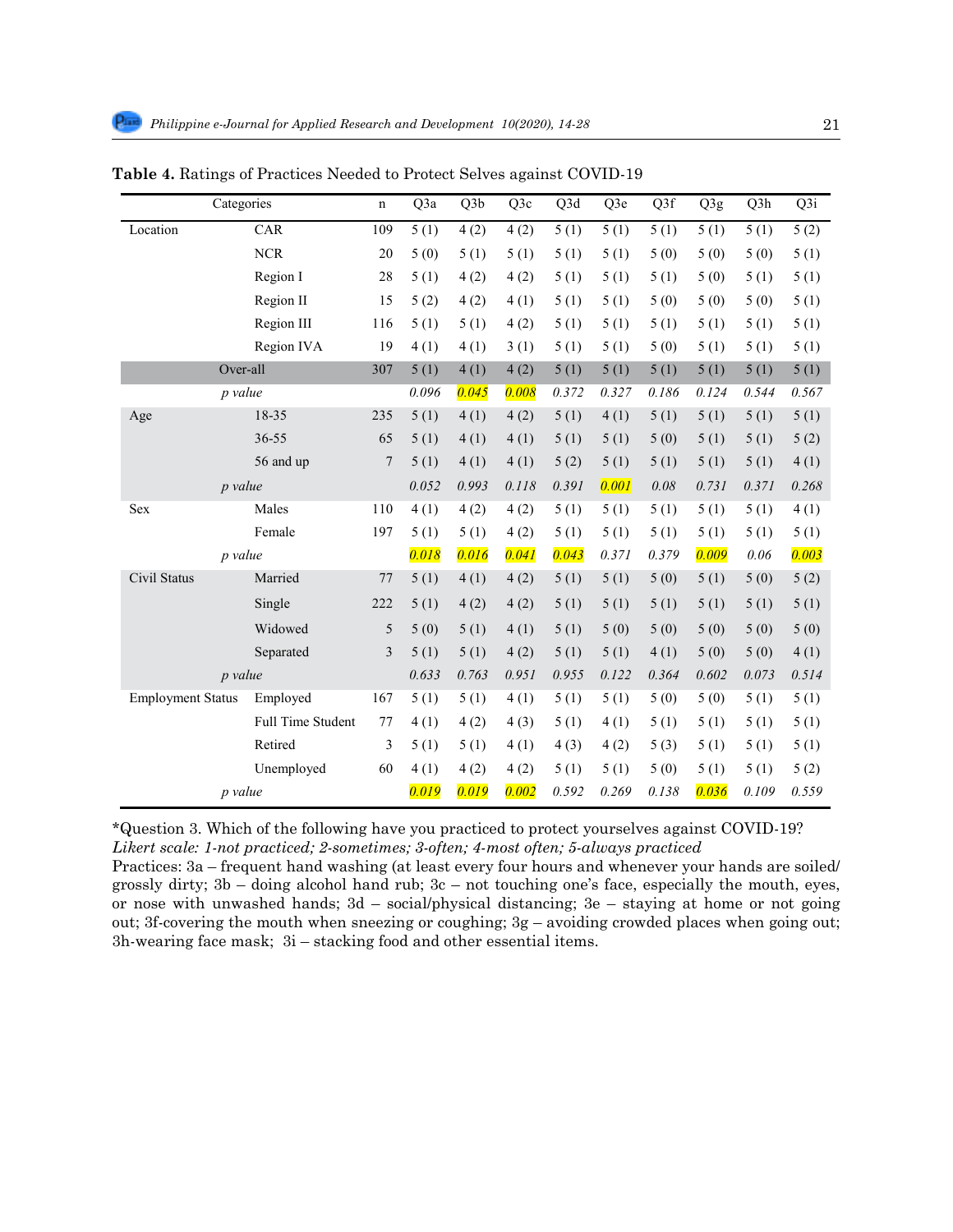The citizens were also advised to stay at home unless it was necessary for them to go out. The overall median score for this practice (Q3e) by the respondents was 5 (always practiced). The responses of the participants differ significantly as affected by age (*p*=.001). Pairwise comparison showed the distribution of responses to vary between the young adults (18-34 yo) and middleaged adults (35-54 yo) (*p*=.001). The median for the young adults was 4 (most often) as against 5 for those with ages 35 and above. Also, 49% of the young adults, while 74% of the middle-aged adults answered 5.

Covering one's mouth when sneezing or coughing prevents spraying respiratory droplets into the atmosphere or onto surfaces that may be touched by anybody; hence, it is one way of preventing the spread of the virus. The overall median for this practice (Q3f) was 5, with no significant difference in the responses as affected by region, sex, age, civil status, and employment status.

Citizens were also warned to avoid crowded places and mass gatherings. The overall median score for this practice (Q3g) was 5 (always practiced), but the distribution of the responses between males and females differ significantly (*p*=.009). Employment status also affected the participants' responses (*p*=.036). Pairwise comparison showed the responses to vary significantly between the full-time students and the employed respondents (*p*=.021). While both groups gave a median score of 5, only 54% of the full-time students but 71% among the employed gave this score.

Wearing of face mask is necessary to protect oneself of respiratory droplets from infected individuals or to protect others if one has the infection. This practice (Q3h) got a median score of 5 (always practiced), with no significant difference in the distribution of responses according to region, sex, age, civil status, and employment status.

A good practice is to buy food and other necessities and stockpile these supplies to avoid frequent moving out of the house. This practice (Q3i) got an over-all median score of 5 (always practiced), and the responses did not differ significantly, according to region, age, civil and employment status. The distribution of responses, however, varied significantly between males and females (*p*=.003). The median score for males was 4 but it was 5 for females. Moreover, 64% of the females always practiced this, as against 47% of the males who did it.

# *Practices to Maintain Physical and Mental Health during the ECQ*

The respondents chose from a list of possible activities that could maintain their physical, emotional, and mental well-being during the ECQ, and indicated how often they practiced these. Results show that they had undertaken often to always all the listed activities (Table 5). The overall median score is 4 (most often) for activities that could keep their physical health, such as taking vitamins and other supplements (Q4a), eating a well-balanced diet (Q4b), taking adequate sleep (Q4d), and drinking enough water (Q4e). The overall median score of 3 (often) was given for doing physical exercise even within the limits of their homes (Q4c). There was no significant difference in the distribution of responses according to region, age, sex, civil status, and employment status.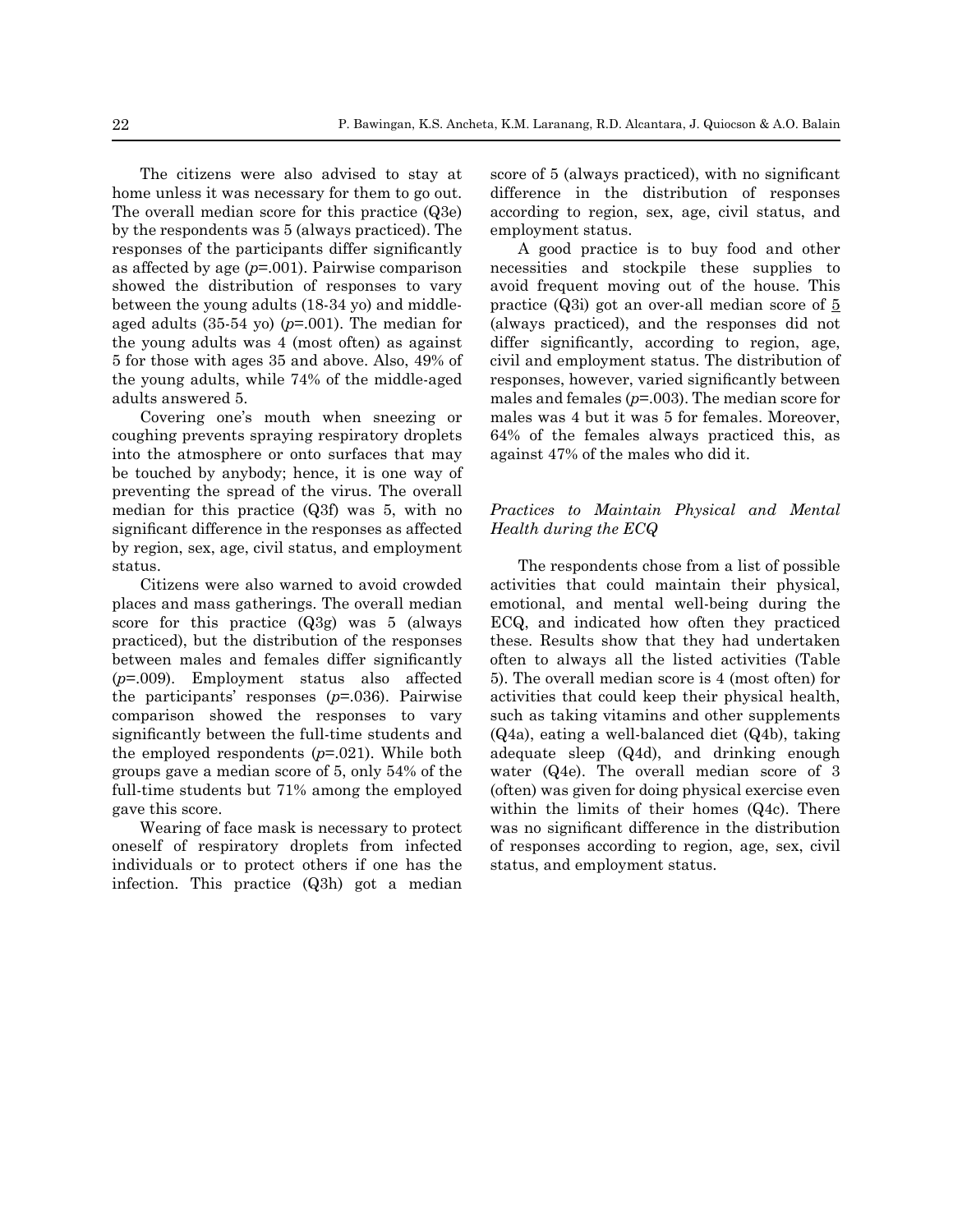|                       | Categories                  | $\mathbf n$ | 4A    | 4B    | 4C    | 4D   | 4E    | 4F    | 4G    | 4H    | 4I    | 4J    |
|-----------------------|-----------------------------|-------------|-------|-------|-------|------|-------|-------|-------|-------|-------|-------|
| Location              | <b>CAR</b>                  | 109         | 4(3)  | 4(2)  | 3(2)  | 4(2) | 4(2)  | 4(1)  | 4(1)  | 3(3)  | 3(1)  | 4(2)  |
|                       | <b>NCR</b>                  | 20          | 5(1)  | 4(2)  | 3(3)  | 4(2) | 4(1)  | 4(2)  | 4(1)  | 4(2)  | 3(3)  | 4(2)  |
|                       | Region I                    | 28          | 5(3)  | 5(1)  | 3(2)  | 4(2) | 4(2)  | 4(2)  | 4(2)  | 4(2)  | 4(2)  | 5(1)  |
|                       | Region II                   | 15          | 4(1)  | 4(1)  | 4(2)  | 4(2) | 4(2)  | 4(1)  | 4(2)  | 4(2)  | 4(2)  | 5(1)  |
|                       | Region III                  | 116         | 4(2)  | 4(2)  | 4(1)  | 4(2) | 4(2)  | 4(2)  | 4(2)  | 4(2)  | 4(2)  | 4(2)  |
|                       | Region IVA                  | 19          | 5(2)  | 4(2)  | 4(2)  | 4(2) | 4(2)  | 4(2)  | 4(2)  | 4(1)  | 4(2)  | 5(1)  |
|                       | Over-all                    | 307         | 4(2)  | 4(2)  | 3(1)  | 4(2) | 4(2)  | 4(2)  | 4(2)  | 4(2)  | 4(1)  | 5(1)  |
|                       | p value                     |             | 0.099 | 0.517 | 0.093 | 0.84 | 0.291 | 0.379 | 0.706 | 0.142 | 0.335 | 0.115 |
| Age                   | 18-35                       | 235         | 4(2)  | 4(2)  | 3(1)  | 4(2) | 4(2)  | 4(2)  | 4(1)  | 4(2)  | 4(2)  | 5(2)  |
|                       | 36-55                       | 65          | 4(2)  | 5(1)  | 3(1)  | 4(2) | 4(2)  | 4(2)  | 4(2)  | 4(2)  | 4(2)  | 4(2)  |
|                       | 56 and up                   | 7           | 4(2)  | 4(1)  | 3(2)  | 3(2) | 3(2)  | 4(1)  | 3(2)  | 3(1)  | 3(3)  | 3(1)  |
|                       | p value                     |             | 0.937 | 0.003 | 0.758 | 0.08 | 0.027 | 0.227 | 0.142 | 0.514 | 0.086 | 0.024 |
| <b>Sex</b>            | Male                        | 110         | 4(2)  | 4(2)  | 3(2)  | 4(2) | 4(2)  | 4(2)  | 4(1)  | 4(2)  | 3(1)  | 4(2)  |
|                       | Female                      | 197         | 4(2)  | 4(1)  | 3(1)  | 4(2) | 4(2)  | 4(2)  | 4(2)  | 4(2)  | 4(2)  | 5(1)  |
|                       | p value                     |             | 0.729 | 0.296 | 0.591 | 0.47 | 0.857 | 0.283 | 0.637 | 0.044 | 0.013 | 0.018 |
| Civil                 | Married                     | 77          | 4(2)  | 4(1)  | 3(1)  | 4(2) | 4(2)  | 4(1)  | 4(1)  | 4(2)  | 4(2)  | 4(2)  |
| <b>Status</b>         | Single                      | 222         | 4(2)  | 4(2)  | 3(1)  | 4(2) | 4(2)  | 4(2)  | 4(2)  | 4(2)  | 4(2)  | 5(1)  |
|                       | Widowed                     | 5           | 3(3)  | 4(1)  | 3(1)  | 4(1) | 4(2)  | 4(1)  | 3(2)  | 2(2)  | 5(2)  | 4(2)  |
|                       | Separated                   | 3           | 3(2)  | 5(1)  | 3(3)  | 3(1) | 3(2)  | 2(3)  | 4(1)  | 3(1)  | 3(1)  | 3(1)  |
|                       | p value                     |             | 0.465 | 0.579 | 0.655 | 0.64 | 0.764 | 0.311 | 0.727 | 0.195 | 0.236 | 0.009 |
| Employ-               | Employed                    | 167         | 4(2)  | 4(2)  | 3(1)  | 4(2) | 4(2)  | 4(2)  | 4(2)  | 4(2)  | 4(2)  | 4(2)  |
| ment<br><b>Status</b> | <b>Full Time</b><br>Student | 77          | 4(3)  | 4(2)  | 3(3)  | 4(2) | 4(2)  | 4(2)  | 3(2)  | 3(2)  | 3(2)  | 5(1)  |
|                       | Retired                     | 3           | 4(2)  | 4(2)  | 3(1)  | 4(1) | 4(1)  | 4(0)  | 4(1)  | 4(1)  | 5(1)  | 4(2)  |
|                       | Unemployed                  | 60          | 4(2)  | 4(2)  | 4(1)  | 4(2) | 4(2)  | 4(1)  | 4(1)  | 4(2)  | 4(1)  | 4(1)  |
|                       | <i>p</i> value              |             | 0.636 | 0.43  | 0.958 | 0.87 | 0.123 | 0.685 | 0.113 | 0.403 | 0.005 | 0.642 |

Table 5. Practices to Maintain Physical and Mental Health during the ECQ 342 Table 4. Practices to Maintain Physical and Mental Health during the ECQ

345 Likert scale: 1-not practiced; 2-sometimes; 3-often; 4-most often; 5-always practiced **\***Question 4. Which of the following activities have you practiced to maintain your health?

Likert scale: 1-not practiced; 2-sometimes; 3-often; 4-most often; 5-always practiced

\*Practices to maintain physical health: 4a – taking vitamins and other micronutrients; 4b– eating foods coming from three main food groups; 4c– performing physical exercises like walking, running, and others; 4d– taking adequate rest (7 to 8 hours of sleep/day); 4e – drinking at least two liters of water each day.  $\frac{1}{2}$  – taking breaks from water each day.

\*\*Practices to maintain emotional and mental health: 4f – doing relaxation activities (e.g. yoga, listening to music, etc.); 4g – taking breaks from watching, reading, or listening to news about COVID-19; 4h family members; 4j – reading books or watching shows that make one happy – talking to people about your concerns and worries; 4i - creating some fun moments/activities with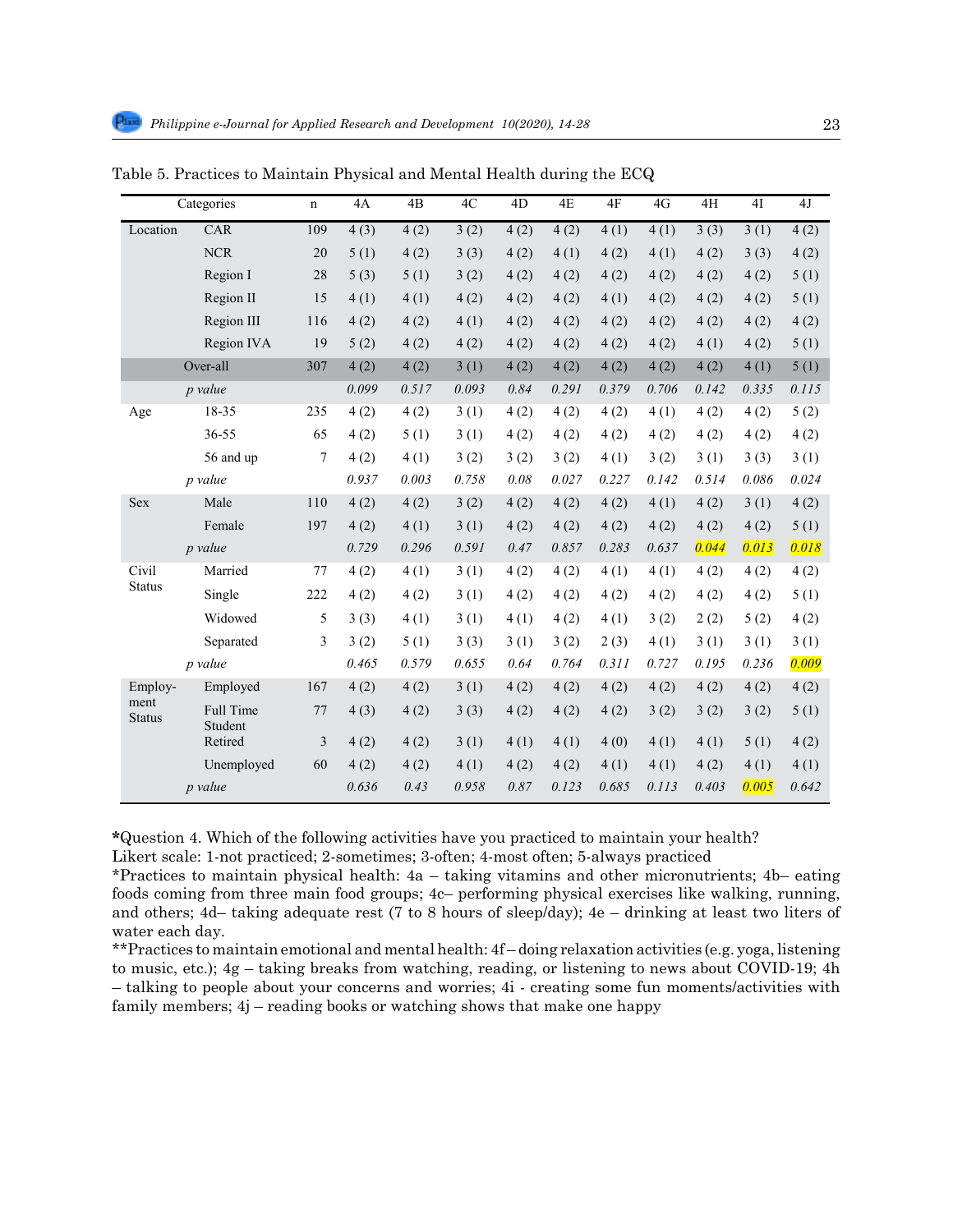Activities to keep themselves mentally and emotionally healthy received a median score of 4 (most often practiced). These include activities such as doing relaxation activities (e.g., yoga, listening to music, among others) (Q4f), taking breaks from watching, reading, or listening to news about COVID-19 (Q4g), talking to people about their concerns and worries (Q4h), and creating some fun moments with family members (Q4i). Reading books or watching shows that make one happy garnered a median score of 5 (always).

Mann-Whitney test, however, showed that males and females varied significantly in their responses regarding talking to people about their worries and concerns (*p=.*044), creating fun moments with family members (*p*=.013), and reading books or watching comedies (*p*=.018). Marital status also affected the responses to the activity of reading books and watching funny shows (*p=*.009). Pairwise comparison showed the difference between married and single respondents  $(p=0.030)$ .

Employment status also has an effect on the responses regarding the activity of creating fun moments with family members (p=.005). Pairwise comparison showed the difference between full-time students and employed respondents (*p=*.011).

## **Discussion**

This study investigated the Filipinos' reactions, practices, and coping mechanisms during the current COVID-19 pandemic. Conducted three weeks after the proclamation of Enhanced Community Quarantine over the entire Luzon, this is the first study done in the country on these concerns to the best of the researchers' knowledge. Results show that the outbreak of the COVID-19 contagion has generated a deep concern among the 307 respondents, males and females alike, from younger to older adults, married or single, employed or unemployed. The disease made them fear for their health and safety. Likewise, the respondents showed high compliance to the directives and health protocols of the Department of Health. Most often to always, they adhered to the washing of hands or rubbing with alcohol, maintaining physical distance, wearing masks, and staying at home. During the enhanced community quarantine, the respondents looked after their physical health by taking enough rest, eating a well-balanced diet, taking vitamins and other health supplements, and doing some physical exercise. Mental health was most often protected by doing relaxation activities, talking out their fears with relatives and friends, and limiting listening to news about the COVID-19 that can trigger more fear and worry. The participants' responses vary at times as affected by their region, sex, age, civil status, and employment status.

The Philippines never experienced a health situation of this severity. Hence, it is understandable that the citizens feel a great concern over the pandemic regardless of their region, age, sex, or civil and employment status. This echoes situations noted elsewhere where the uncertainty surrounding the virus has created panic and anxiety (Smith & Robinson, 2020 April). Further, news on the number of deaths due to the pandemic in countries with advanced medical facilities and technologies has alarmed countries like the Philippines with a weak healthcare system. This was aggravated by local experts' warnings that hospital care resources in the country will hardly cope up if COVID-19 cases increased dramatically (Nonato, 2020 April 20).

The adherence of the respondents to practices advised by the Department of Health to protect themselves against COVID-19 indicates that they recognized the seriousness of the situation. This could also be taken as an indication of the effectiveness of the government's efforts in instilling compliance to these practices.

It should be noted, however, that some practices varied significantly between males and females as to how often they carried them out. These include hand washing with soap and water, doing alcohol hand rub, not touching one's face with unwashed hands, social or physical distancing, avoiding crowded places, or stockpiling food and other necessities. Generally, more females gave higher scores for the practices than males, meaning they do them more often than males. A related survey showed that women tend to worry more about COVID-19 than men;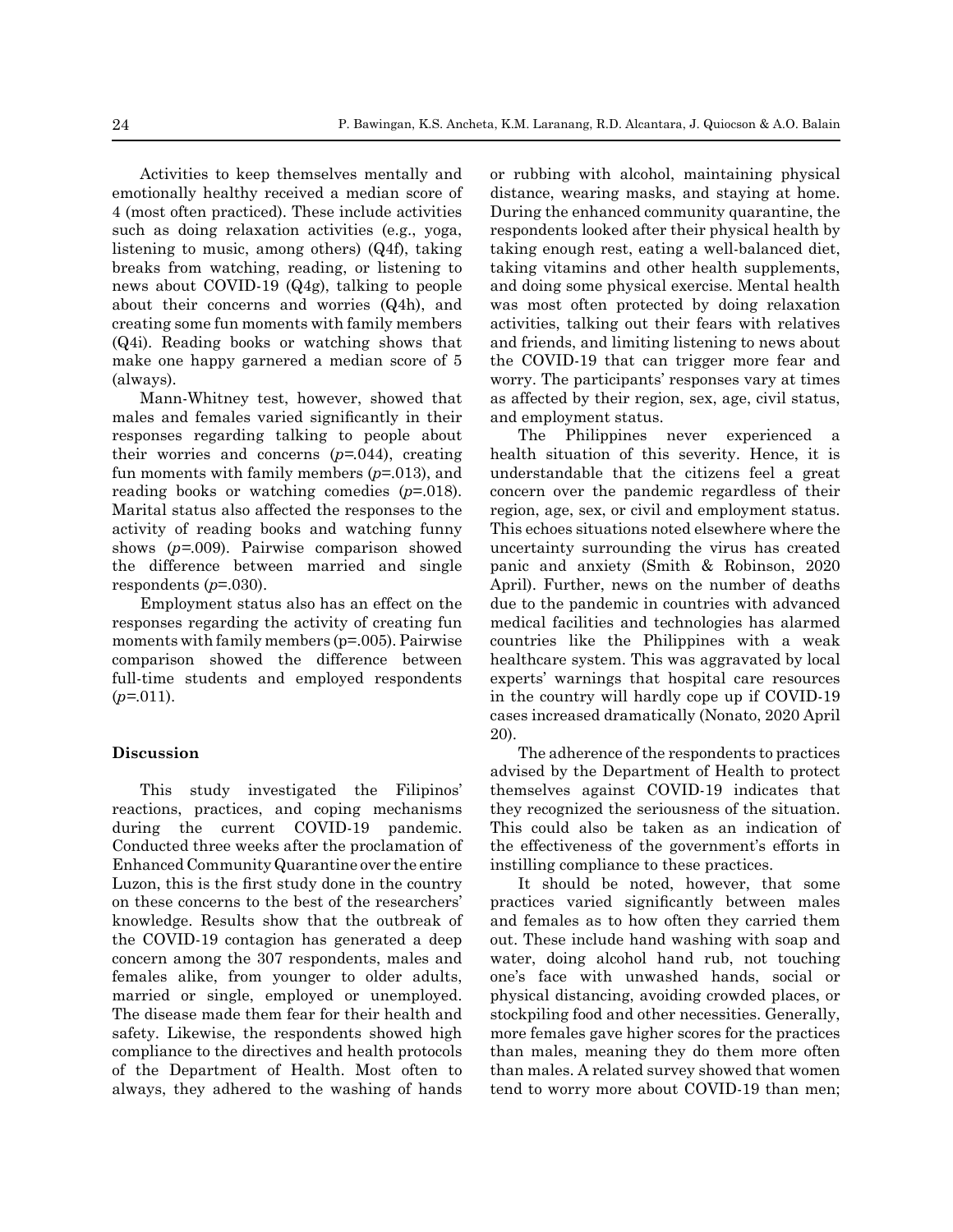hence, they have been more proactive in taking precautionary measures (Frederiksen, Gomez, Salganicoff, & Ranji, 2020).

 Age influenced the responses to the practice of staying at home. Results showed the median score to be 4 for young adults and 5 for the older adults. It means that the younger respondents at times went out of their homes while the older adults always stayed at home during the ECQ. The risk for severe illness from COVID-19 increases as age increases (CDCP, 2020 June 25); hence, older people generally stayed at home and usually asked younger members of the family to run errands. Moreover, a recent National Youth Agency (2020 April) report found that 84% of young people have reported worsening mental health problems due to school closures and less mental health support. For younger people involved in this study, going out a few times during the lockdown would have been one way to relieve stress.

The declaration of a lockdown or enhanced community quarantine changed almost everyone's daily routines. The home environment presents opportunities to be sedentary (The Conversation, 2020 March 26). Many individuals tend to be less physically active, spend longer screen time, have irregular sleep patterns, and unhealthy diets resulting in weight gain and loss of physical fitness (UNDESA, 2020).

To maintain their physical health, the respondents, declared that they often exercised even during the quarantine. The favorable effects of regular physical activity on one's health are well-founded (Pedersen & Saltin, 2015). Research has demonstrated that the improvement of physical and physiological health parameters had positive health consequences in areas of mental health and wellbeing (Chekroud et al., 2018). For these reasons, undergoing physical activities, even simple ones at home during the quarantine, will decrease the adverse physiological and psychological impact of sedentary behaviors (Hammami et al. 2020). Home-based activities allow people to stay fit and healthy by practicing simple movements while staying at home. Likewise, there is widespread belief on the connection between mental health and the immune system (Brandslet, 2019 August 15): If one's physical health is maintained, one's mental health is also protected and, consequently, one has more robust immune responses against infections.

The respondents also stated that they had enough sleep, drunk sufficient amount of water, and ate a balanced diet. WHO advised the importance of a healthy diet during the pandemic, adding that while no food or dietary supplements can prevent or cure the COVID -19 infection, a healthy diet can boost the body's immune system that protects against a disease or helps recover from any ailment (WHO, n.d.-a).

Studies comparing the psychological impact of quarantine reported a high prevalence of psychological distress and disorder (Brooks et al., 2020). The new realities of home-based working or home-schooling, temporary or permanent loss of employment, and the lack of physical contact with other family members, friends, and colleagues can be challenging mentally and emotionally. Adapting to the situations may take time, especially among people with mental health issues (WHO, n.d.-b). According to the Centers for Disease Control and Prevention (2020, April 30), people's responses to psychological wellbeing vary and are affected by factors such as age, background, and the community where they live. There are individuals at increased risk of adverse psychosocial outcomes. In particular, these include people who contract the disease, those at heightened risk for it (including the elderly, and people with compromised immune function), those living or receiving care in congregate settings, and people with preexisting medical, psychiatric, or substance use problems (Pfefferbaum & North, 2020).

The respondents most often did the activities listed in the questionnaire to keep them mentally and emotionally healthy during the pandemic. It implies that they recognized the harm that the quarantine had on one's emotions and mental dispositions, and so ventured into diversions that can prevent this. Again, males and females differ in the frequency by which they perform some of the listed activities that could help maintain their mental and emotional health. In general, men and women differ in the way they handle stress (Mirgain, 2018, August 1). In the same manner, the pandemic has been noted to affect men and women differently (Dietrichson, 2020,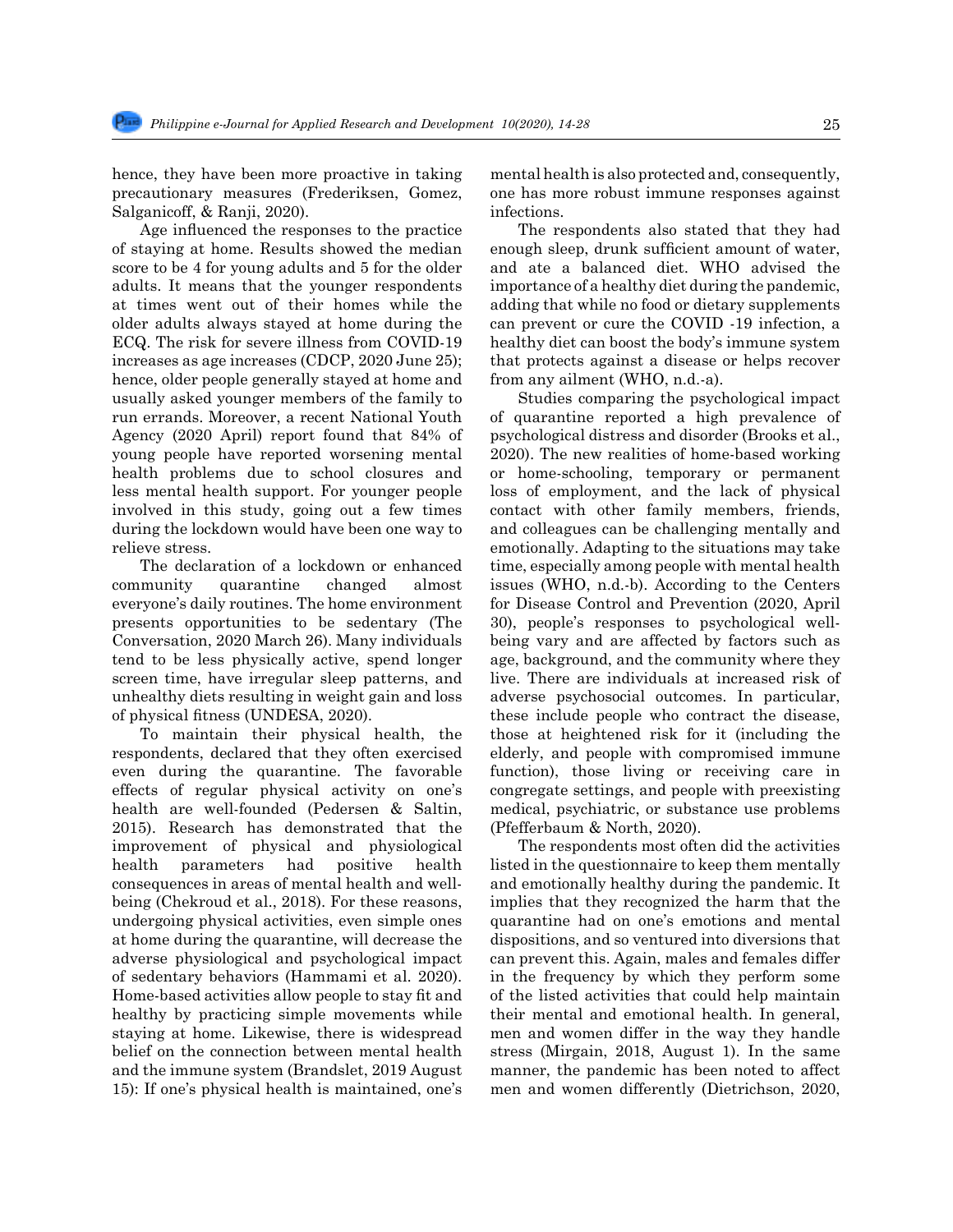July 30). Some differences are due to the societal roles of males and females, others with how men and women respond to and process situations.

Frequency on the performance of some activities is also affected by civil status, with the difference often between the single and married respondents, and employment status with the difference usually between full-time students and employed respondents. These differences in the responses can be associated with age (single and full-time students are generally younger), and the responsibilities they are facing (especially for married and employed respondents).

 While this study presents several significant findings, these should be considered with some caution due to a couple of limitations. First, the respondents were limited to residents of Luzon, and thus the responses cannot be taken as representative of the whole Filipino citizenry. The study was done three weeks into the implementation of the ECQ in Luzon with the intention of capturing the experience of the respondents while the ECQ-imposed lockdown and restrictions were in effect; it was not foreseen that the situation will worsen and that the lockdown would later on be extended outside Luzon. Second, the researchers posted the questionnaire publicly online, but the respondents were mostly the friends and acquaintances of the researchers from the same locality. This resulted in an uneven distribution of participants from the targeted regions, aside from the potential bias arising from the personal connections of the respondents with the researchers. A randomized selection of participants would have been more desirable. Unfortunately, participant recruitment was a big challenge not just because of the lockdown but also to poor internet connections in various parts of the country.

# **Conclusion**

This study provides a picture of the Filipinos' reactions, practices and coping mechanisms during the COVID-19 pandemic. The high level of concern that the respondents have over the contagion indicates the seriousness with which they assessed the situation and how much this has affected their lives. The respondents also manifested high compliance to the government's guidelines and health directives for protecting themselves, as well as adopted practices to maintain their physical and mental health during the lockdown. This suggests that the citizens are doing their part responsibly, even as it also signifies a measure of effectiveness in the government's efforts to enlist public support for its programs to address the pandemic. Notwithstanding this generally positive outlook, concerned government agencies and other groups attending to the pandemic could do well by paying attention to some details of this study pointing out to where improvements can yet be done.

## **Acknowledgments**

The researchers express their deep gratitude to all respondents who participated in this research. We also thank Edward Tandingan, MD, Micaela M. Defiesta, MD, and Leonor T. Galang, MD for helping improve the research tool, and likewise to Frian Aimel Gurion for her assistance in collecting data.

## **References**

- Aurelio, J.M. (2020, May 13). "Eased lockdown till May 31 in Metro Manila, Cebu City, Laguna." *Inquirer.* https://newsinfo.inquirer. net/1274032/eased-lockdown-till-may-31-inmetro-cebu-city-laguna
- Brandslet, S. (2019, August 15). "Immune system and mental health are connected." *MedicalXpress.* https://medicalxpress.com/ news/2019-08-immune-mental-health.html
- Brooks, S., Webster, R., Smith, L.E., Woodland, L., Wessely,S., Greenberg, N., & Rubin, G.D. (2020). The psychological impact of quarantine and how to reduce it: rapid review of the evidence. *The Lancet,* 395 (10227) 912-920. DOI: https://doi.org/10.1016/S0140- 6736(20)30460-8
- Chan, E. Y., Cheng, C. K., Tam, G., Huang, Z., & Lee, P. (2015). Knowledge, attitudes, and practices of Hong Kong population towards human A/H7N9 influenza pandemic preparedness, China, 2014. *BioMed Central*. DOI:https://doi.org/ 10.1186/s12889-015-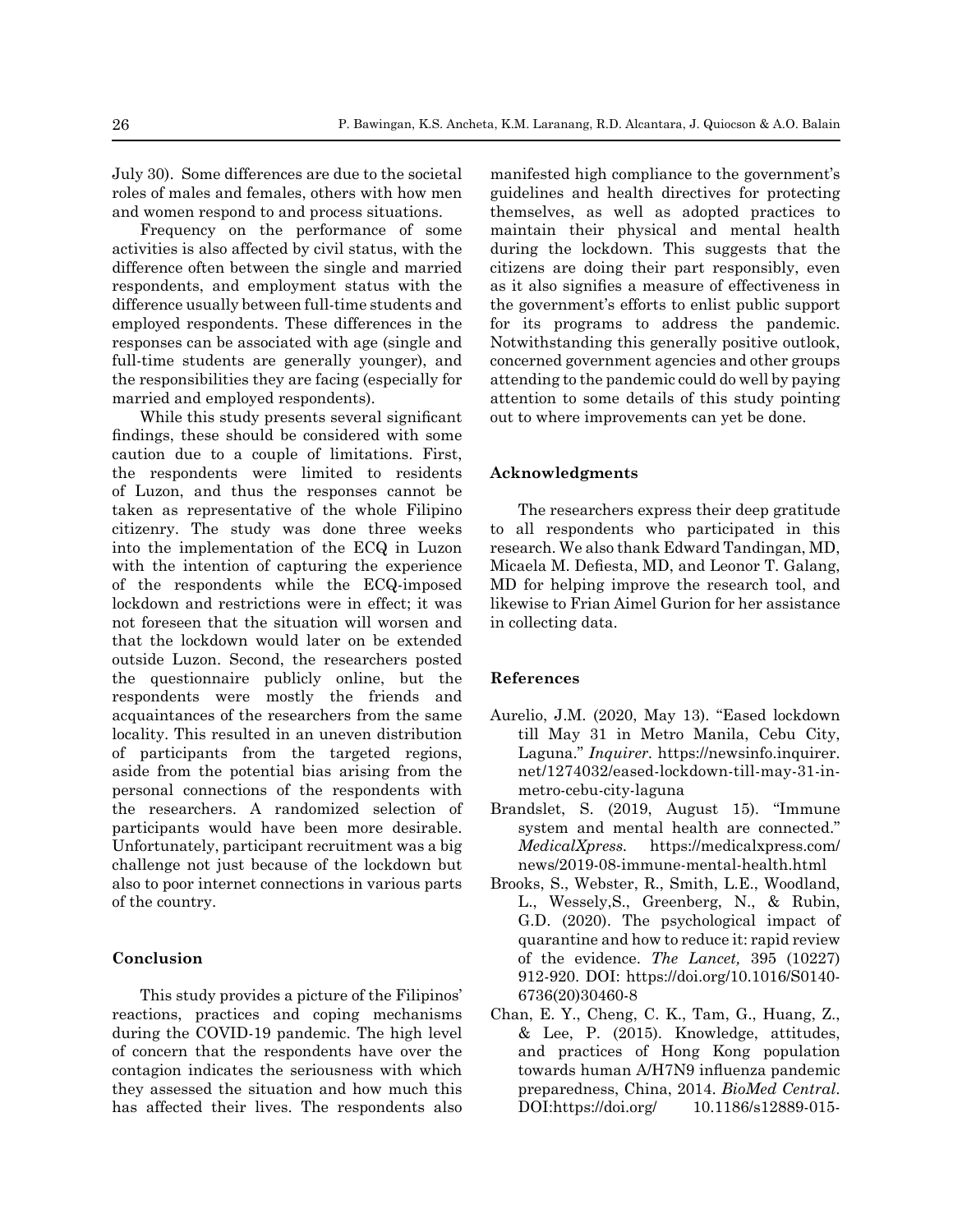2245-9

- Centers for Disease Control and Prevention. (2020, April 30). "Coping with stress." https:// www.cdc.gov/coronavirus/2019-ncov/dailylife-coping/managing-stress-anxiety.html
- Centers for Disease Control and Prevention. (2020, May 13). "Symptoms of coronavirus." https://www.cdc.gov/coronavirus/2019-ncov/ symptoms-testing/symptoms.html
- Centers for Disease Control and Prevention. (2020, June 25). "Older Adults." https://www. cdc.gov/coronavirus/2019-ncov/need-extraprecautions/older-adults.html
- Chekroud, S.R., Gueorguieva, R., Zheutlin, A.B., Paulus, M., Krumholz, H.M., Krystal, J.H., & Chekroud, A.M. (2018). Association between physical exercise and mental health in 1·2 million individuals in the USA between 2011 and 2015: a cross-sectional study. *Lancet Psychiatry, 5* (9), 739-746. DOI: 10.1016/ S2215-0366(18)30227-X
- CNN Philippines. (2020). Metro Manila to be placed on 'lockdown' due to COVID-19. https://cnnphilippines.com/news/2020/3/12/ COVID-19-Metro-Manila-restrictions-Philippines.html
- Cordero, T. (2020). "DOH recommends declaration of public health emergency after COVID-19 local transmission." *GMA NEWS ONLINE.*  [https://www.gmanetwork.com/news/news/](https://www.gmanetwork.com/news/news/nation/728715/doh-recommends-declaration-of-public-health-emergency-after-covid-19-local-transmission/story/) [nation/728715/doh-recommends-declaration](https://www.gmanetwork.com/news/news/nation/728715/doh-recommends-declaration-of-public-health-emergency-after-covid-19-local-transmission/story/)[of-public-health-emergency-after-covid-19](https://www.gmanetwork.com/news/news/nation/728715/doh-recommends-declaration-of-public-health-emergency-after-covid-19-local-transmission/story/) [local-transmission/story/](https://www.gmanetwork.com/news/news/nation/728715/doh-recommends-declaration-of-public-health-emergency-after-covid-19-local-transmission/story/)
- Dietrichson, S. (2020, July 30). "Pandemics affect women and men differently." [https://](https://sciencenorway.no/diseases-gender-and-society-history/pandemics-affect-women-and-men-differently/1716597) [sciencenorway.no/diseases-gender-and](https://sciencenorway.no/diseases-gender-and-society-history/pandemics-affect-women-and-men-differently/1716597)[society-history/pandemics-affect-women](https://sciencenorway.no/diseases-gender-and-society-history/pandemics-affect-women-and-men-differently/1716597)[and-men-differently/1716597](https://sciencenorway.no/diseases-gender-and-society-history/pandemics-affect-women-and-men-differently/1716597)
- Edrada, E. M., Lopez, E. B., Villarama, J. B., Salva Villarama, E. P., Dagoc, B. F., Smith, C., Sayo, A. R., Verona, J. A., Trifalgar-Arches, J., Lazaro, J., Balinas, E., Telan, E., Roy, L., Galon, M., Florida, C., Ukawa, T., Villaneuva, A., Saito, N., Nepomuceno, J. R., Ariyoshi, K., … Solante, R. M. (2020). "First COVID-19 infections in the Philippines: a case report." *Tropical medicine and health*, *48*, 21. https://doi.org/10.1186/s41182-020-00203-0
- Frederiksen, B., Gomez, I., Salganicoff, Al., & Ranji, U. (2020, Mar. 20). "Cronavirus: a look at gender differences in awareness and

actions." [https://www.kff.org/coronavirus](https://www.kff.org/coronavirus-covid-)[covid-](https://www.kff.org/coronavirus-covid-)19/issue-brief/coronavirus-a-lookat-gender-differences-in-awareness-andactions/

- Galea, S., Merchant, R.N., & Lurie, N. (2020). The mental health consequences of COVID-19 and physical distancing. *JAMA Intern Med*. DOI:10.1001/jamainternmed.2020.1562
- Hammami, A., Harrabi, B., Mohr., M., & Krustrup, P. (2020). Physical activity and coronavirusdisease2019(COVID-19): specific recommendations for home-based physical training. *Managing Sport and Leisure.* DOI: 10.1080/23750472.2020.1757494
- Jester, B. J., Uyeki, T. M., Patel, A., Koonin, L., & Jernigan, D. B. (2018). 100 Years of Medical Countermeasures and Pandemic Influenza Preparedness. *American Journal of Public Health*, 1469-1472. doi:https://doi.org/0.2105/ AJPH.2018.304586
- Kyodo News. (2020). "Philippines extends lockdown of Manila, high-risk areas until May 15." https://english.kyodonews.net/ news/2020/04/f8aee246f4b9-philippinesextends-lockdown-of-manila-high-riskareas-until-may-15.html
- Lopez, V. (2020). "Code Red Sub-Level 2: Duterte announces 'community quarantine' vs. COVID-19." *GMA NEWS ONLINE.*  https://www.gmanetwork.com/news/news/ nation/729459/code-red-sub-level-2-duterteannounces-tougher-measures-vs-covid-19 threat/story/
- Malasig, J. (2020) "More questions raised as foreigners with travel history to Philippines test positive for COVID-19" *interaksyon.*  https://www.interaksyon.com/politicsissues/2020/03/06/163652/more-questionsraised-as-foreigners-with-travel-history-tophilippines-test-positive-for-covid-19/
- Mirgain, S. (2015, Aug. 1). "Stress and Gender: Common triggers and how to cope." [https://](https://www.uwhealth.org/news/stress-and-gender-the-differences-in-coping) [www.uwhealth.org/news/stress-and-gender](https://www.uwhealth.org/news/stress-and-gender-the-differences-in-coping)[the-differences-in-coping](https://www.uwhealth.org/news/stress-and-gender-the-differences-in-coping)
- National Youth Agency (2020, April). "Out of sight? Vulnerable young people: COVID-19 Response." [https://nya.org.uk/covid](https://nya.org.uk/covid-response-report/)[response-report/](https://nya.org.uk/covid-response-report/)
- Nonato, V. (2020, April 22). "Not enough beds, healthcare workers to address COVID-19 cases in case of surge-UP research."